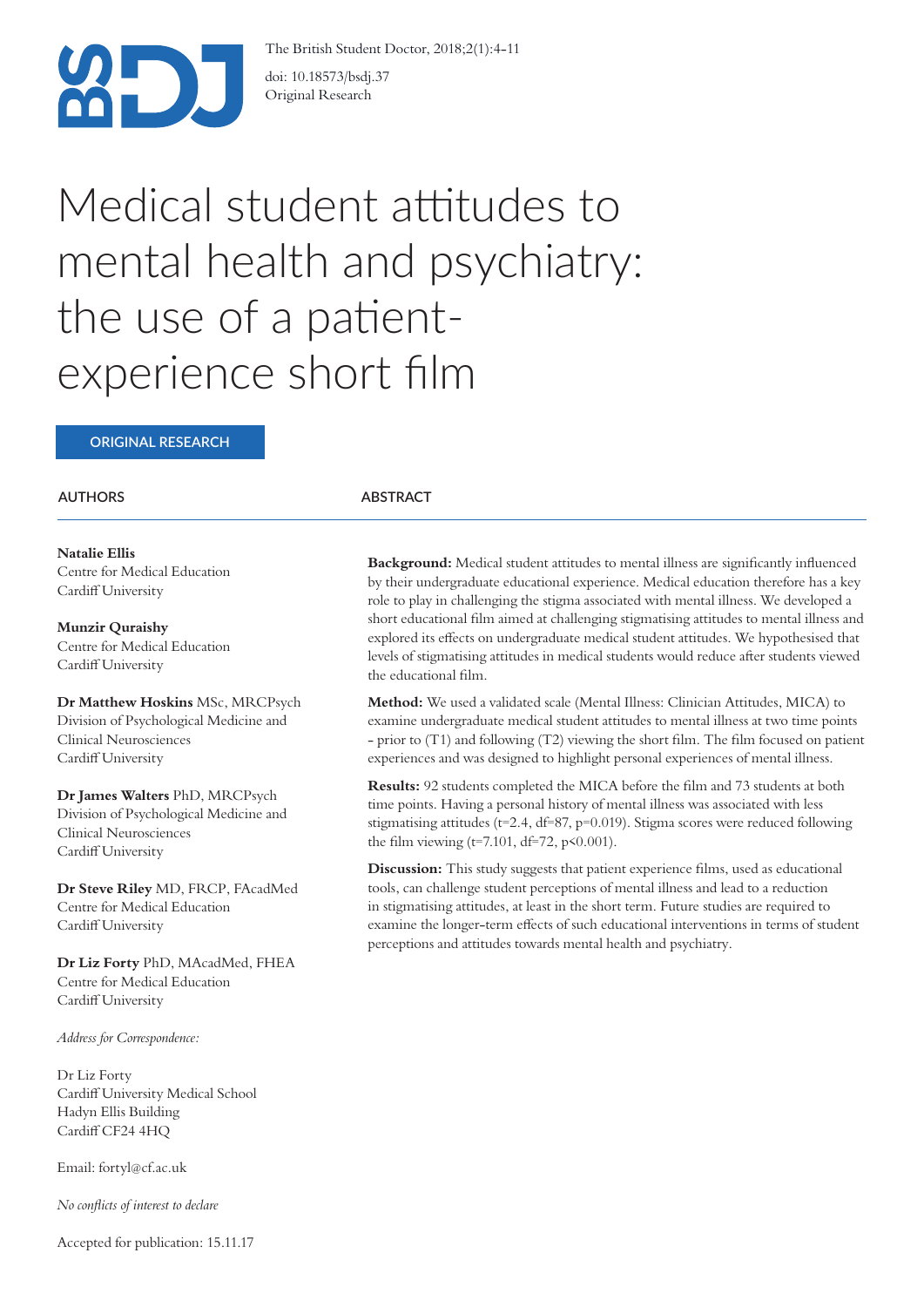## BACKGROUND

Medical student attitudes to psychiatry as a profession and mental illness more broadly are infuenced by experiences at medical school. Although such attitudes have been shown to improve following psychiatric attachments, (1, 2) there is a general pattern of deterioration in attitudes as students progress through medical school. (3, 4)

One explanation for this deterioration in student attitudes to psychiatry and mental illness relates to the degree of psychiatry bashing and badmouthing that undergraduate students are exposed to during medical school. (5, 6) This form of stigmatisation needs to be challenged as it signifcantly contributes to negative student attitudes to mental illness, and also impacts on recruitment and retention in psychiatry. The reach of such negative attitudes extends beyond psychiatry to wider medical practice and may in part explain why those with mental illness receive sub-optimal investigation and treatment when presenting with physical health problems. (7) Despite students being exposed to critical attitudes toward psychiatry, they see learning about mental illness as an integral part of their medical degree and there has been overwhelming support amongst students for the Anti-BASH campaign (#BanTheBash). (5)

If we are to improve medical student attitudes to psychiatry and mental health, psychiatry needs to be embedded and efectively integrated throughout all years of the undergraduate medicine programme using novel, resource-efficient methods. The use of online materials has been shown to be an efective method for supporting face-to-face learning that enhances clinical experience. (8) Embedding videos within eLearning has also been shown to be highly effective in terms of both student acceptance and learning. (9, 10)

Previous studies aiming to change medical student attitudes towards mental illness have largely used conventional teaching methods, such as a lecture about stigma (11) or psychiatry placement. (12) Our study adds to the literature on interventions designed to address mental health stigma in aiming to investigate whether a short flm on mental health stigma could be used as an alternative educational resource for use in psychiatry curricula.

## **METHOD**

We created a short flm focusing on patient and clinician experiences of mental health stigma, to add to our undergraduate psychiatry online learning resources. This study aimed to i) examine undergraduate medical student attitudes to mental illness and psychiatry and ii) evaluate the efectiveness of the short flm in reducing stigmatising attitudes in undergraduate medical students.

## **Film Development**

The flm was developed as part of a student selected component (SSC) at Cardif University School of Medicine with the University Film Society (Diff Films). The film focused on the experiences of three individuals with lived experience of mental illness and four clinicians, all of whom were identifed through the National Centre for Mental Health (NCMH: www.ncmh.info).

The topic areas and locations for the flming of the participants were selected with the intention of emphasising the true social contexts, backgrounds and situations of the individuals involved. So, for example, participants were flmed in their own homes, taking part in their usual everyday activities, and talking about their experiences of mental illness and stigma.

Approximately six hours of footage was collected which was edited into the ten-minute short flm. All participants in the flm provided consent and agreed on the fnal version of the flm.

#### **Study Sample, Assessment, and Procedures**

The sample population included frst- (n=296), second- (n=309), and third-year (n=299) medical undergraduate students at Cardif University (total n= 904). Only these year groups were invited to take part in the study, as they were all following the new undergraduate medicine programme (C21) at Cardif University. Second- and third-year students had completed a two-week mental health case-based learning programme in Year 2. This two-week module was based on small group learning and plenary sessions, with half a day clinical placement in psychiatry. Students in this sample had yet to undertake their six-week psychiatry placement as this takes place in Year 4 of the undergraduate curriculum.

To encourage students to provide honest answers (and reduce the risk of social desirability bias), anonymous data was collected via an online research module. The online module included an introductory section, where students provided consent and answered some basic demographic questions [sex, year group, personal experience of mental health problems (yes/no) and family/friend experience of mental health problems (yes/no)].

Students were then asked to complete the Mental Illness Clinician Attitude (MICA-2) scale, medical student version, (11) prior to watching the ten-minute flm (time point 1: T1) and again immediately after watching the film (time point 2: T2). The MICA-2 scale medical student version is a sixteen-item scale that uses a six-point Likert scale and was specifcally designed for use by medical students. The sixteen items focus on diferent areas of mental health/illness and psychiatry. A higher total score on the scale indicates a more stigmatising attitude towards mental illness and psychiatry. Qualitative student feedback about the flm was also collected. Students were asked three open questions: "What did you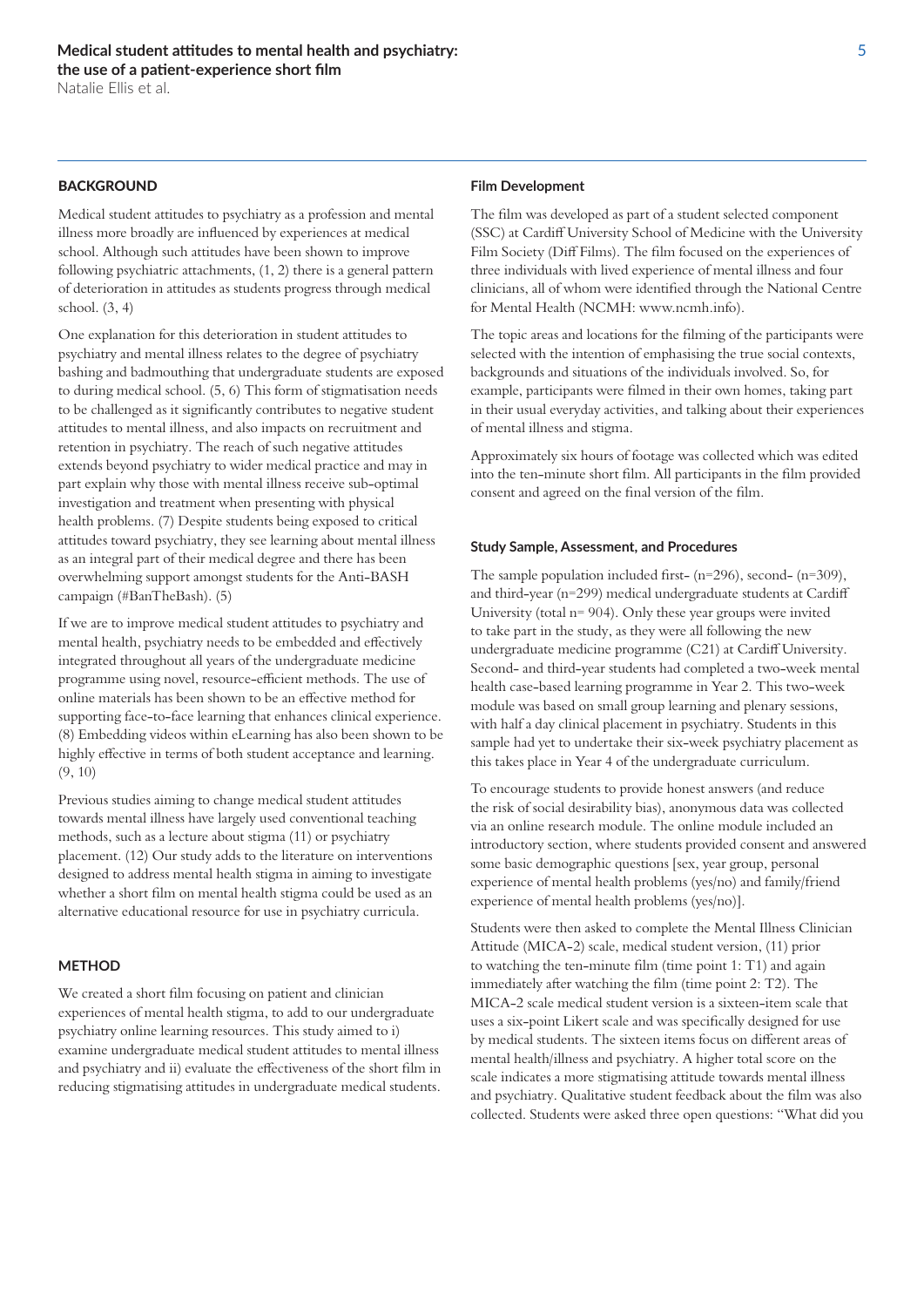## Volume 2, No. 1 (2018)

## bsdj.org.uk

think was good about the flm?", "What did you think was not so good, or you would like to see changed?", and "Do you have any other additional comments about the flm?".

All 904 students were sent an email inviting them to participate in the study. The study was also advertised via social network sites. As this study was part of a student-selected component (SSC), the recruitment period for the study was limited to a two-week time frame.

Ethical approval was obtained from Cardif University School of Medcinie and all participants provided informed consent.

#### **ANALYSES**

#### **Quanttatve Analysis**

Independent t-tests were used to examine the relationship between T1 MICA score (baseline stigma level) and sex, personal history of mental health problems, and history of mental health problems in family members or friends. We hypothesised that having a personal or family history of mental health problems would be associated with lower levels of stigma (lower MICA score). Oneway ANOVA was used to examine the relationship between year of study and baseline stigma score. The paired t-test was used to examine changes in MICA total scores between T1 and T2. We hypothesised that watching the flm would be associated with lower levels of stigma (lower MICA score at T2 than T1).

Repeated measures MANCOVA was used to examine the relationship between change in MICA score (between T1 and T2) and the covariates sex, personal history of mental health problems, history of mental health problems in family members or friends, and year of study, to see whether any of these variables were related to the flm's infuence on student attitudes.

#### **Qualitative Analysis**

Inductive thematic analysis (13) was used to identify patterns of meaning within the qualitative data provided by students in response to the open questions at the end of the online module. Following a semantic approach, themes were identifed within the explicit, surface meanings of the data, before the data were organised to show patterns of semantic content.

## **RESULTS**

A total of 111 students (12% response rate) entered the online module and completed the demographic questions. Of these 111 students, 92 completed the survey up to the point of viewing the flm. Of these 92 students, 73 continued the survey to completion and therefore completed the MICA at both time points. There

was no statistically signifcant diference between those who fully completed and those who did not fully complete the survey, for any of the demographic variables or T1 scores (baseline stigma score). The only demographic variable to show a signifcant association with T1 score (baseline stigma score) was having a personal history of mental health problems (see Figure 1).

There was a signifcant reduction in stigma scores between T1 and T2 (t=7.101, df=72, p<0.001, N=73). The mean total MICA score before the flm (T1) was 38.1 and the mean score afer (T2) was 34.1. There was no signifcant association between any of the covariates and the change in score between T1 and T2. The rates of students agreeing (strongly agree, agree or somewhat agree) to each of the statements on the MICA at T1 and T2, and the diference between these rates, is shown in Figure 2.

#### **Student perceptions of the film: Key themes**

A total of 34 students provided free-text comments about the flm. Inductive thematic analysis resulted in three key themes which are presented below, along with representative student quotes.

#### *1. The value of hearing from people with lived experience of mental illness.*

The students valued listening to individuals with a history of mental illness, actually talking about their experiences, and everyday lives and presenting issues relating to stigma from their own view-point.

"Great to see things from their point of view and how they would like their mental health to be addressed."

"Great to see them in the context of their everyday lives"

"I liked that it wasn't about how they came to be diagnosed, or what the doctors did for them/their journey through the healthcare system, it was actually about their experiences of living with a mental health problem"

#### *2. Representativeness of patients.*

One of the key themes related to the predominant focus of the flm on people who had recovered from mental illness and who were currently functioning well. Some students felt that there should be more of a focus on patients who do not recover from their illness and who have more limited functioning in everyday life.

"…focuses only on people who have recovered"

"It did not address other (perhaps even more) stigmatised mental illnesses such as schizophrenia or bipolar disorder."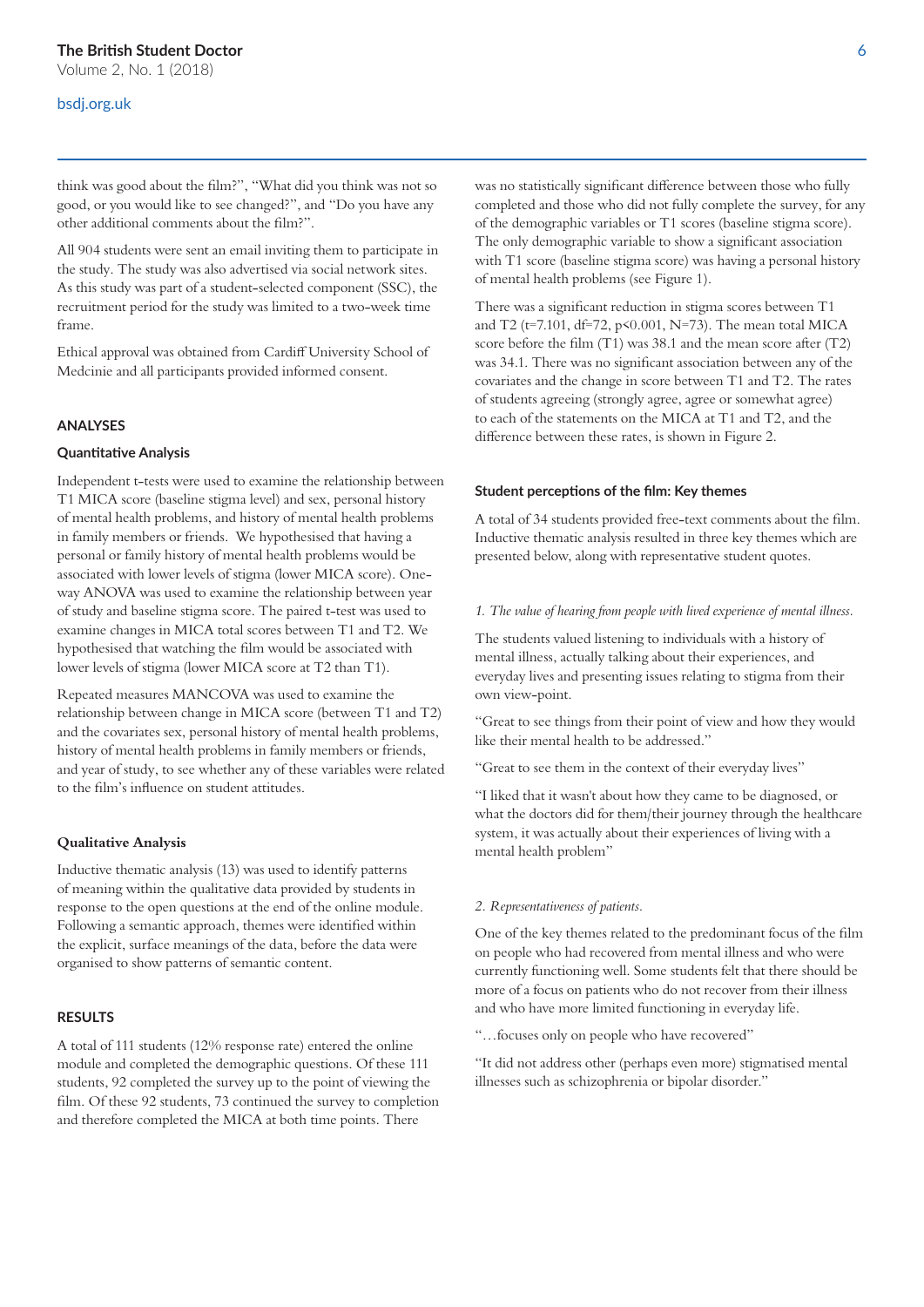Natalie Ellis et al.

#### *3. Additional student learning needs.*

Another key theme that emerged related to the learning needs of the students.

"could focus on the doctor's perspective more – i.e. how doctors deal with people who have a mental illness"

 "Maybe include more on how not to treat people with mental illness and include constructive things the audience can do to help that person"

"I would have loved them to discuss what they did and didn't like about their treatment from psychiatrists and healthcare providers to help us be better doctors in the future."

The students felt that the flm could have focused more on the clinician's perspective, and more on treatment and practical things that undergraduate students can learn that will help them to efectively interact with, manage and support, people with mental illness.

## **DISCUSSION**

We found that levels of stigmatising attitudes in undergraduate medical students were signifcantly reduced following the students viewing a short educational flm about mental illness. Considering the minimum (16 points) and maximum (96 points) MICA score possible, the 4-point average change in score afer watching the flm represents a 5% reduction. This suggests that the flm was successful in changing student attitudes about mental health, at least in the short term. This is in line with the current literature indicating that anti-stigma interventions aimed at particular groups (such as students) usually achieve short-term attitudinal improvements but that further work is needed to demonstrate longer-term improvements. (14)

A number of statements on the MICA appeared to show a greater degree of change compared to other statements between T1 (before the flm viewing) and T2 (afer the flm viewing). Many of these centred around representations of individuals with mental illness, which was a key focus of the flm. The largest change was seen for MICA item 12, with an additional 26.1% of students saying that the public does not need to be protected from people with mental illness. There was also a large increase (12.3%) in the number of students saying that they would feel as comfortable talking to someone with a mental illness as they would someone with a physical illness (MICA item 10).

Another two items that showed a large degree of change related to disclosure of mental illness, with higher numbers of students saying that they would disclose to a friend (12% change) or colleague (16.5% change) if they themselves experienced a mental illness (MICA items 4 and 7). Given the relatively high rates of

mental illness among the medical student population, the relatively low rates of disclosure, and the importance of students seeking appropriate support, both as undergraduates and post-qualifcation as doctors, this fnding is of particular interest within undergraduate medical education.

Many of the MICA items that showed little change between T1 and T2 were those items where students already showed low levels of stigmatising attitudes at baseline (T1), for example, MICA items 2, 8, 11, 13, 16.

In agreement with previous research, (15) our study found that students who have a history of mental health problems have less stigmatising attitudes towards mental illness and psychiatry. However, in our study, having a family or friend with mental health problems was not signifcantly associated with less stigmatising attitudes. The literature concerning the infuence of knowing someone who has a mental illness on attitudes to mental illness is conficting, with some studies showing that this is associated with less stigmatising attitudes and others fnding that it is not. (15,16) The diferences in such fndings likely relate to the proximity of the relationship with the person with mental illness and the particular illness features and experiences of the individual. A relatively high proportion of students rated positively as having a history of mental health problems in this study, which may be because we asked about mental health problems in a broad sense, rather than clinical diagnoses.

The mean baseline stigma score according to the MICA scale for our students (38.1) was similar to that found by Kassam et al in their sample of third-year students (37.0). (11) Interestingly, Lyons & Janca found a higher baseline stigma score of 48.2, according to the MICA, in their sample of fourth-year medical students. (12) Mental health nursing students have been found to have lower levels of stigmatising attitudes, with Gabbidon et al fnding a mean score of 34.5 on the MICA. (15)

It was interesting to see that year of study was not signifcantly associated with baseline stigma scores (T1), as the Year 2 and 3 students have completed a two-week mental health case within the C21 case-based learning programme. It was thought that these students may have lower baseline stigma scores compared to the Year 1 students. These fndings may suggest that the Year 2 case does not infuence student attitudes in relation to mental health stigma, or that any infuence it does have does not remain in the long term. It is worth noting, however, that it is possible that this study lacked adequate power to detect a signifcant efect here, particularly given the small number of Year 1 students (n=22).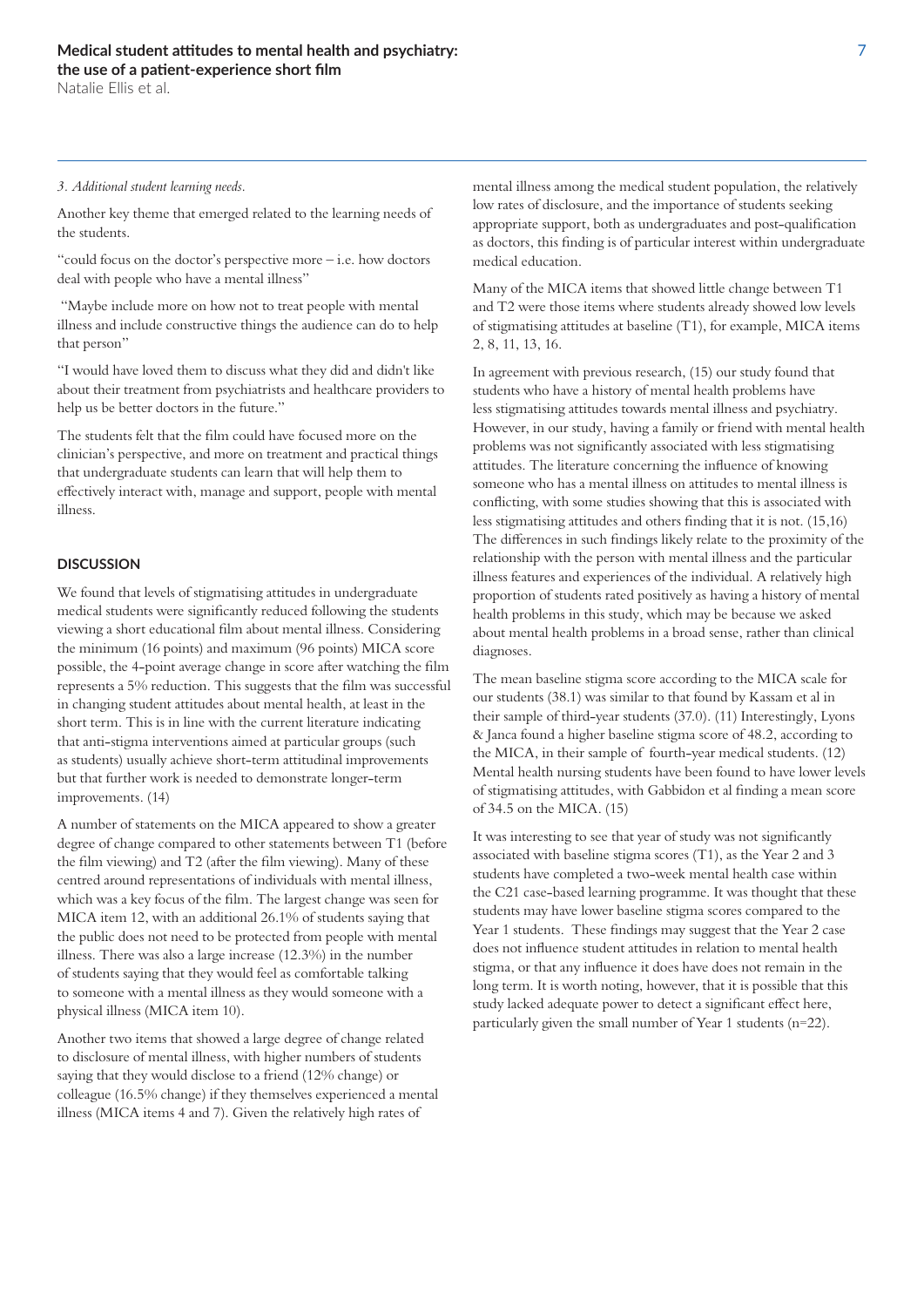## bsdj.org.uk

#### **Student perceptons of the flm: Key themes**

The frst theme 'The value of hearing from people with lived experience of mental illness', further confrms previous fndings in this area which have shown that flms containing patients talking about their experiences of illness are more efective than educational flms that do not include patient experiences in challenging student attitudes to mental health. (17, 18)

The second theme 'Representativeness of patients' highlighted how some students felt that the individuals in the flm were not representative of all people with mental illness. The flm was intentionally designed to focus on individuals who had recovered from mental illness. The aim of the educational tool was to challenge some of the stereotypical and stigmatising views of mental illness that are often portrayed by the media. Mental illness is often linked with violence, and people with mental illness are ofen portrayed as dangerous, criminal, evil, or very disabled and unable to live normal, fulflled lives. (19) Out of all of the statements on the MICA scale, the largest change seen in student attitudes was seen for the item "The public does not need to be protected from people with a severe mental illness", with only 35.6% of students agreeing with this statement prior to watching the film, but 61.7% of students agreeing with this statement afer watching the short flm. This provides some support for the efectiveness of this particular flm in challenging some of the more negative stereotypes that continue to surround mental illness.

The third theme 'Additional student learning needs' relates to the students highlighting areas that they felt they would beneft from in terms of additional learning experiences. Students wanted more direction about the role of the clinician in mental health care. Although this is focused on in depth in later years of the undergraduate curriculum, these fndings do highlight the need for careful consideration about undergraduate psychiatry curricula and the timing of student learning experiences in relation to psychiatry and mental health. The amount and timing of psychiatry- and mental health-focused teaching within undergraduate medicine varies widely across UK medical schools. Psychiatry tends to be taught in the latter years of the curriculum, ofen in a standalone module, with few links to other areas. (20)

## **LIMITATIONS**

It is important to consider the fndings of this study in light of a number of limitations. The main limitation of this study relates to the relatively small sample size, and therefore the representativeness of the sample and our ability to generalise these fndings to the wider student population. This project was conducted as part of an undergraduate student selected component and so was limited in terms of the data collection time period. In addition, this sample size is not much smaller than the original MICA study sample of

77 students, (11) although the latter were all from one year group. Despite the small sample size however, we did fnd a statistically signifcant diference in student attitudes before and afer their viewing of the short flm. The sample was also predominantly female (78%) which also limits the generalisabilty of our fndings.

There is also a chance that individuals other than the target population completed the online survey. However, as students were sent the link to participate via direct email, we feel this risk was minimised. As this was not an experimental study, we also could not control for the viewing experiences of students, for example, some students may have fully focused whilst watching the short flm and others may have disengaged but gone on to complete the online questionnaire anyway. In an efort to reduce the risk of this, we ensured that we were clear in our instructions to students about the aims and process for participation in the study.

Another potential limitation of the study relates to selection bias, in that students who had a prior interest in mental health may have been more likely to volunteer to take part. However, we would expect that those students who had such an interest in mental health to have less stigmatising views of mental illness and psychiatry. It is therefore possible that this study may underestimate the extent of stigmatising views of mental illness and psychiatry in the undergraduate student population.

Finally, this study only evaluated changes in student attitudes in the short term. Future work should consider the impact of educational tools in infuencing longer-term attitude change. Longitudinal evaluation of student attitudes to mental health and psychiatry throughout medical school and beyond is required if we are to really understand the impact of the undergraduate curriculum in this area.

Despite these limitations, this study provides further insight into the extent of stigmatising views of mental illness and psychiatry that remain within the undergraduate medical student population. The study also presents a useful, resource-efficient, open-access educational tool that can be used to develop student attitudes to mental health, as part of a broader, integrated, undergraduate psychiatry curriculum. As highlighted by Papish et al, (21) reducing the stigma of mental illness is likely to require the combined efect of various components within medical education curricula including knowledge, contact-based interventions, and attending to the student's internal experience of working with people with mental illness. Such interventions may have an impact in the short term, but such efects are unlikely to persist without efective integration of successive learning opportunities designed to reduce stigma into the medical curriculum. (22)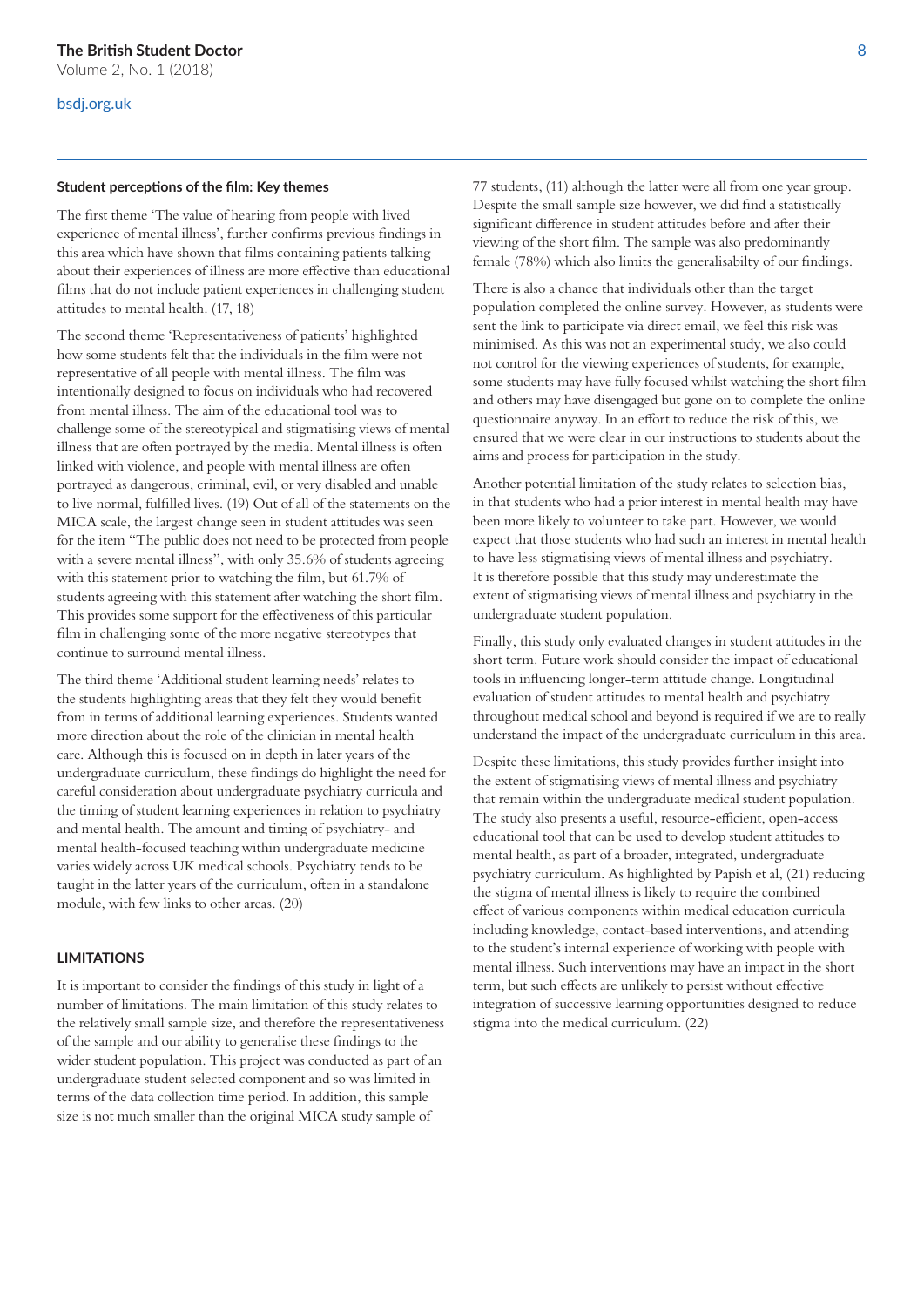#### **ACKNOWLEDGEMENTS**

We would like to thank all of the individuals who featured in the flm for giving up their time and sharing their views. We would like to thank Diff Films, Cardiff University Film Society, for making the flm. We would also like to thank the National Centre for Mental Health (www.ncmh.info) for supporting the project.

## **FIGURES**

Figure 1: Demographic characteristics of the students who completed the MICA at T1 (n=92)

|                           |               | n (%)   | <b>Mean (SD)</b>  | <b>Association with T1</b> |
|---------------------------|---------------|---------|-------------------|----------------------------|
|                           |               |         | <b>MICA</b> score | <b>MICA</b> score          |
|                           |               |         | Т1                | (effect size, degrees      |
|                           |               |         |                   | of freedom, p-value)       |
| Year in<br>medical school | <b>First</b>  | 22(24)  | 40.1, (6)         | t= 1.74, df= 89,           |
|                           | Second        | 16(17)  | 35.9 (7.8)        | $p=0.18$                   |
|                           | <b>Third</b>  | 54 (59) | 37.8 (7.2)        |                            |
| <b>Sex</b>                | Male          | 19 (21) | 39.2(8)           | t= 0.84, df= 89,           |
|                           | Female        | 72 (78) | 37.6 (6.9)        | $p = 0.41$                 |
|                           | Prefer not to | 1(1)    |                   |                            |
|                           | say           |         |                   |                            |
| Personal<br>experience of | <b>No</b>     | 47 (51) | 39.5 (5.7)        | t= 2.40, df= 87,           |
|                           | Yes           | 42 (46) | 36(7.9)           | p=0.019                    |
| mental health             | Prefer not to | 3 (3)   |                   |                            |
| problem                   | say           |         |                   |                            |
| <b>Family or</b>          | <b>No</b>     | 21 (23) | 39.3 (5.5)        | $t = 0.92$ , df= 88,       |
| friend                    | Yes           | 69 (75) | 37.7(7.6)         | $p=0.36$                   |
| experience of             | Prefer not to | 2(2)    |                   |                            |
| mental health             | say           |         |                   |                            |
| problem                   |               |         |                   |                            |

Figure 2: Percentage of students agreeing (strongly agree, agree and somewhat agree) to MICA-2 statements before (T1) and afer (T2) watching the film (n=73).

| <b>Statement</b>                                                                                                                                                                  |      | Agree (%)      |                    |
|-----------------------------------------------------------------------------------------------------------------------------------------------------------------------------------|------|----------------|--------------------|
|                                                                                                                                                                                   |      | T <sub>2</sub> | %<br><b>Change</b> |
| *1. I just learn about psychiatry because it is in the exam                                                                                                                       | 16.5 | 6.8            | $-9.7$             |
| and would not bother reading additional material on it.                                                                                                                           |      |                |                    |
| *2. People with a severe mental illness can never<br>recover enough to have a good quality of life.                                                                               |      | 6.8            | $-1.4$             |
| 3. Psychiatry is just as scientific as other fields of<br>medicine.                                                                                                               |      | 91.8           | $+8.3$             |
| *4. If I had a mental illness, I would never admit this to<br>any of my friends because I would fear being treated<br>differently.                                                |      | 31.4           | $-12.5$            |
| *5. People with severe mental illness are dangerous<br>more often than not.                                                                                                       | 12.4 | 5.5            | $-6.9$             |
| *6. Psychiatrists know more about the lives of people<br>treated for a mental illness than do family members or<br>friends.                                                       | 53.4 | 53.3           | $-0.1$             |
| *7. If I had a mental illness, I would never admit this to<br>my colleagues for fear of being treated differently.                                                                | 68.5 | 52.0           | $-16.5$            |
| *8. Being a psychiatrist is not like being a real doctor.                                                                                                                         | 5.5  | 4.1            | $-1.4$             |
| 9. If a consultant psychiatrist instructed me to treat<br>people with a mental illness in a disrespectful manner, I<br>would not follow their instructions.                       |      | 82.1           | $-8.3$             |
| 10. I feel as comfortable talking to a person with mental<br>illness as I do talking to a person with a physical illness.                                                         | 68.5 | 80.8           | $+12.3$            |
| 11. It is important that any doctor supporting a person<br>with a mental illness also assesses their physical health.                                                             | 100  | 97.2           | $-2.8$             |
| 12. The public does not need to be protected from<br>people with a severe mental illness.                                                                                         | 35.6 | 61.7           | $+26.1$            |
| *13. If a person with a mental illness complained of<br>physical symptoms (such as chest pain), I would<br>attribute it to their mental illness.                                  | 5.5  | 6.8            | $+1.3$             |
| *14. General practitioners should not be expected to<br>complete a thorough assessment for people with<br>psychiatric symptoms because they can be referred to a<br>psychiatrist. |      | 13.7           | $+14.1$            |
| *15. I would use the terms 'crazy', 'nutter', 'mad' etc. to<br>describe people with a mental illness who I have seen in<br>my work.                                               | 6.8  | 1.4            | $-5.4$             |
| 16. If a colleague told me they had a mental illness, I<br>would still want to work with them.                                                                                    | 100  | 100            | O                  |

\* items reverse scored according to MICA-2 manual

http://www.kcl.ac.uk/ioppn/depts/hspr/research/ciemh/cmh/ research-projects/sapphire/assets/MICA-Manual-FINAL-updatedjan-2013.pdf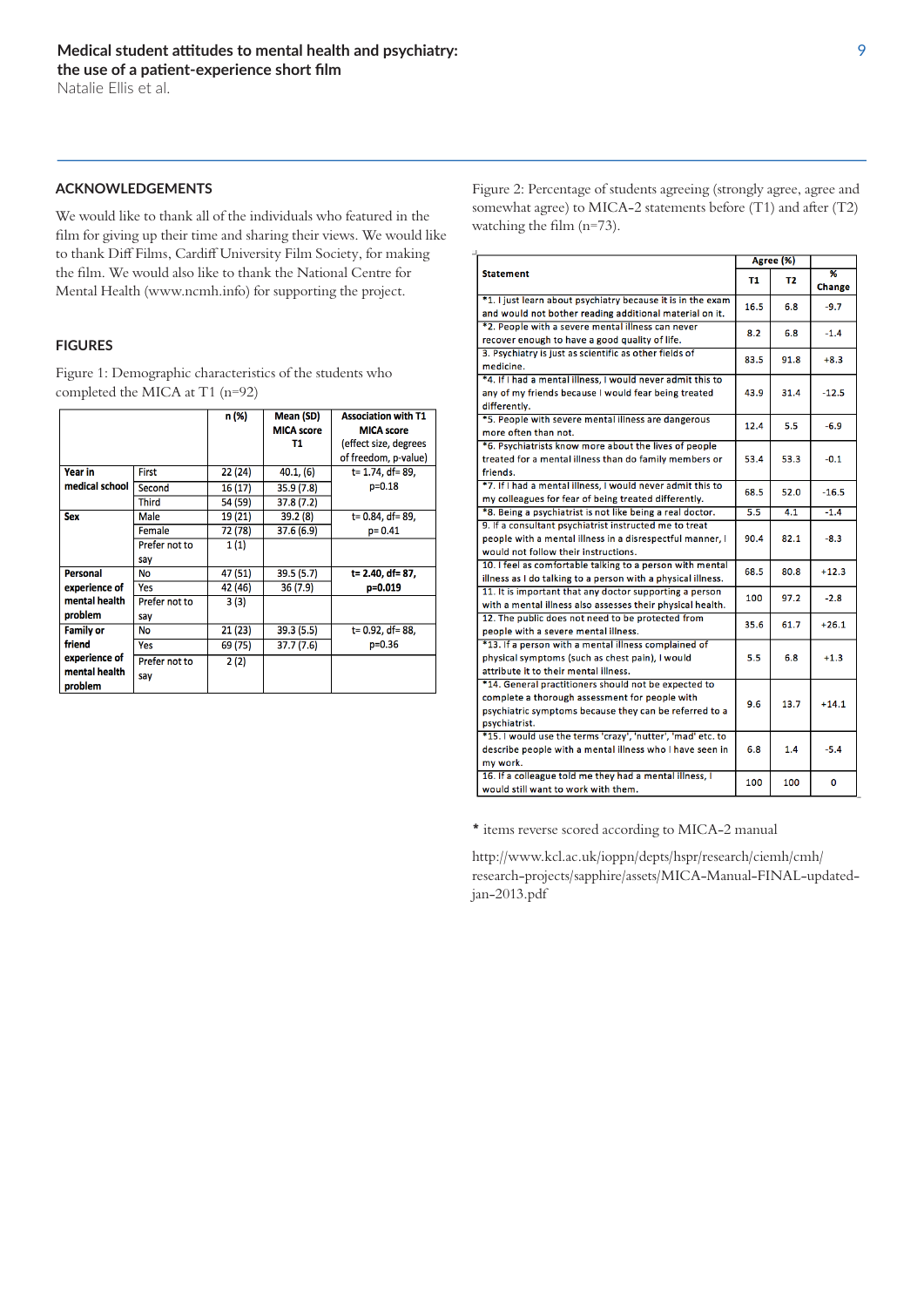## bsdj.org.uk

## **REFERENCES**

1. Walters K, Raven P, Rosenthal J, Russell J, Humphrey C, Buszewicz M. Teaching undergraduate psychiatry in primary care: the impact on student learning and attitudes. Med Educ. 2007 Jan;41(1):100-8 [accessed 29 Mar 2017]. Available from: http:// onlinelibrary.wiley.com/doi/10.1111/j.1365-2929.2006.02653.x/ abstract.

2. Galka SW, Perkins DV, Butler N, Grifth DA, Schmetzer AD, Avirrappattu G, et al. Medical students' attitudes toward mental disorders before and afer a psychiatric rotation. Acad Psychiatry. 2005 Sep-Oct;29(4):357-61 [accessed 29 Mar 2017]. Available from: https://link.springer.com/article/10.1176/appi.ap.29.4.357.

3. Korszun A, Dinos S, Ahmed K, Bhui K. Medical student attitudes about mental illness: does medical-school education reduce stigma? Acad Psychiatry. 2012 May 01;36(3):197-204 [accessed 29 Mar 2017]. Available from: https://link.springer.com/ article/10.1176/appi.ap.10110159.

4. Chew-Graham CA, Rogers A, Yassin N. 'I wouldn't want it on my CV or their records': medical students' experiences of help-seeking for mental health problems. Med Educ. 2003 Oct;37(10):873-80 [accessed 29 Mar 2017]. Available from: http:// onlinelibrary.wiley.com/doi/10.1046/j.1365-2923.2003.01627.x/ abstract.

5. Ajaz A, David R, Brown D, Smuk M, Korszun A. BASH: badmouthing, attitudes and stigmatisation in healthcare as experienced by medical students. BJPsych Bulletin. 2016 Apr;40(2):97-102 [accessed 29 Mar 2017]. Available from: https:// www.ncbi.nlm.nih.gov/pmc/articles/PMC4817656.

6. Holmes D, Tumiel-Berhalter LM, Zayas LE, Watkins R. "Bashing" of medical specialties: students' experiences and recommendations. Fam Med. 2008 Jun;40(6):400-6 [accessed 29 Mar 2017]. Available from: https://www.stfm.org/fmhub/fm2008/ June/David400.pdf.

#### PMid:18773777

7. Mitchell AJ, Malone D, Doebbeling CC. Quality of medical care for people with and without comorbid mental illness and substance misuse: systematic review of comparative studies. Br J Psychiatry. 2009 Jun;194(6):491-9 [accessed 29 Mar 2017]. Available from: http://bjp.rcpsych.org/content/bjprcpsych/194/6/491.full.pdf.

https://doi.org/10.1192/bjp.bp.107.045732

#### PMid:19478286

8. Ruiz JG, Mintzer MJ, Leipzig RM. The impact of E-learning in medical education. Acad Med. 2006 Mar;81(3):207-12 [accessed 29 Mar 2017]. Available from: https://www.ncbi.nlm.nih.gov/ pubmed/16501260

9. Edmond M, Neville F, Khalil HS. A comparison of teaching three common ear, nose, and throat conditions to medical students through video podcasts and written handouts: a pilot study. Adv Med Educ Pract. 2016;7:281-6 [accessed 29 Mar 2017]. Available from: https://www.ncbi.nlm.nih.gov/pmc/articles/PMC4869656/ pdf/amep-7-281.pdf.

#### PMid:27274331 PMCid:PMC4869656

10. Kalludi S, Punja D, Rao R, Dhar M. Is Video Podcast Supplementation as a Learning Aid Beneficial to Dental Students? J Clin Diagn Res. 2015 Dec;9(12):Cc04-7 [accessed 29 Mar 2017]. Available from: https://www.ncbi.nlm.nih.gov/pmc/articles/ PMC4717724/pdf/jcdr-9-CC04.pdf.

#### https://doi.org/10.7860/JCDR/2014/14428.6944

11. Kassam A, Glozier N, Leese M, Henderson C, Thornicroft G. Development and responsiveness of a scale to measure clinicians' attitudes to people with mental illness (medical student version). Acta Psychiatr Scand. 2010 Aug;122(2):153-61 [accessed 29 Mar 2017]. Available from: http://onlinelibrary.wiley.com/doi/10.1111/ j.1600-0447.2010.01562.x/abstract.

12. Lyons Z, Janca A. Impact of a psychiatry clerkship on stigma, attitudes towards psychiatry, and psychiatry as a career choice. BMC Med Educ. 2015 Mar 07;15:34 [accessed 29 Mar 2017]. Available from: https://www.ncbi.nlm.nih.gov/pmc/articles/PMC4357197.

https://doi.org/10.1186/s12909-015-0307-4

PMid:25888984 PMCid:PMC4357197

13. Boyatzis R. Transforming qualitative information: Thematic analysis and code development. Thousand Oaks, CA: Sage; 1998.

14. Thornicroft G, Mehta N, Clement S, Evans-Lacko S, Doherty M, Rose D, et al. Evidence for efective interventions to reduce mental-health-related stigma and discrimination. The Lancet. 2016;387(10023):1123-32 [accessed 29 Mar 2017]. Available from: https://www.ncbi.nlm.nih.gov/pmc/articles/PMC4629070/.

https://doi.org/10.1016/S0140-6736(15)00298-6

15. Gabbidon J, Clement S, van Nieuwenhuizen A, Kassam A, Brohan E, Norman I, et al. Mental Illness: Clinicians' Attitudes (MICA) scale-psychometric properties of a version for healthcare students and professionals. Psychiatry Res. 2013 Mar 30;206(1):81- 7 [accessed 29 Mar 2017]. Available from: http://www.psy-journal. com/article/S0165-1781(12)00529-X/abstract.

16. Wolf G, Pathare S, Craig T, Lef J. Public education for community care. A new approach. Br J PsychThe British Journal of Psychiatry. 1996;168(4):441 [accessed 29 Mar 2017]. Available from: http://bjp.rcpsych.org/content/168/4/44117.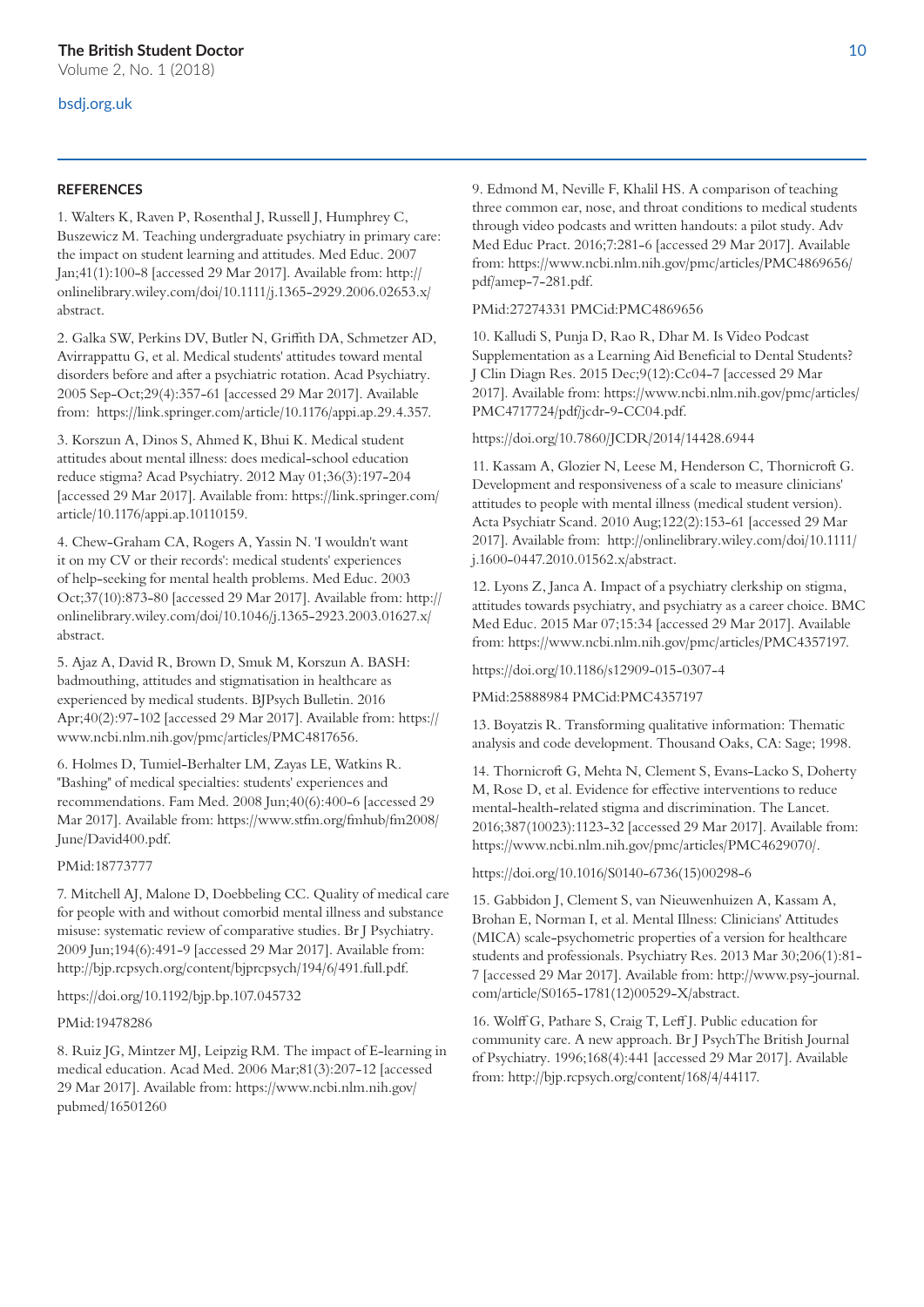Natalie Ellis et al.

17. Corrigan PW, Larson J, Sells M, Niessen N, Watson AC. Will flmed presentations of education and contact diminish mental illness stigma? Community Ment Health J. 2007 Apr;43(2):171-81 [accessed 29 Mar 2017]. Available from: https://link.springer.com/ article/10.1007/s10597-006-9061-8.

18. Mann CE, Himelein MJ. Putting the person back into psychopathology: an intervention to reduce mental illness stigma in the classroom. Soc Psychiatry Psychiatr Epidemiol. 2008 Jul;43(7):545-51 [accessed 29 Mar 2017]. Available from: https:// link.springer.com/article/10.1007/s00127-008-0324-2.

19. Stout PA, Villegas J, Jennings NA. Images of Mental Illness in the Media: Identifying Gaps in the Research. Schizophrenia Bulletin. 2004;30(3):543-61 [accessed 29 Mar 2017]. Available from: https://academic.oup.com/schizophreniabulletin/ article/30/3/543/1933069/Images-of-Mental-Illness-in-the-Media-Identifying.

https://doi.org/10.1093/oxfordjournals.schbul.a007099

## PMid:15631244

20. Dale JT, Bhavsar V, Bhugra D. Undergraduate medical education of Psychiatry in the West. Indian Journal of Psychiatry. 2007 Jul-Sep;49(3):166-8 [accessed 29 Mar 2017]. Available from: https://www.ncbi.nlm.nih.gov/pmc/articles/PMC2902087.

https://doi.org/10.4103/0019-5545.37315

PMid:20661380 PMCid:PMC2902087

21. Papish A, Kassam A, Modgill G, Vaz G, Zanussi L, Patten S. Reducing the stigma of mental illness in undergraduate medical education: a randomized controlled trial. BMC Med Educ. 2013 Oct 24;13:141 [accessed 29 Mar 2017]. Available from: http://bmcmededuc.biomedcentral.com/ articles/10.1186/1472-6920-13-141.

https://doi.org/10.1186/1472-6920-13-141

PMid:24156397 PMCid:PMC3828029

22. Friedrich B, Evans-Lacko S, London J, Rhydderch D, Henderson C, Thornicroft G. Anti-stigma training for medical students: the Education Not Discrimination project. Br J Psych. 2013;202(s55):s89 [accessed 29 Mar 2017]. Available from: http:// bjp.rcpsych.org/content/202/s55/s89.long.